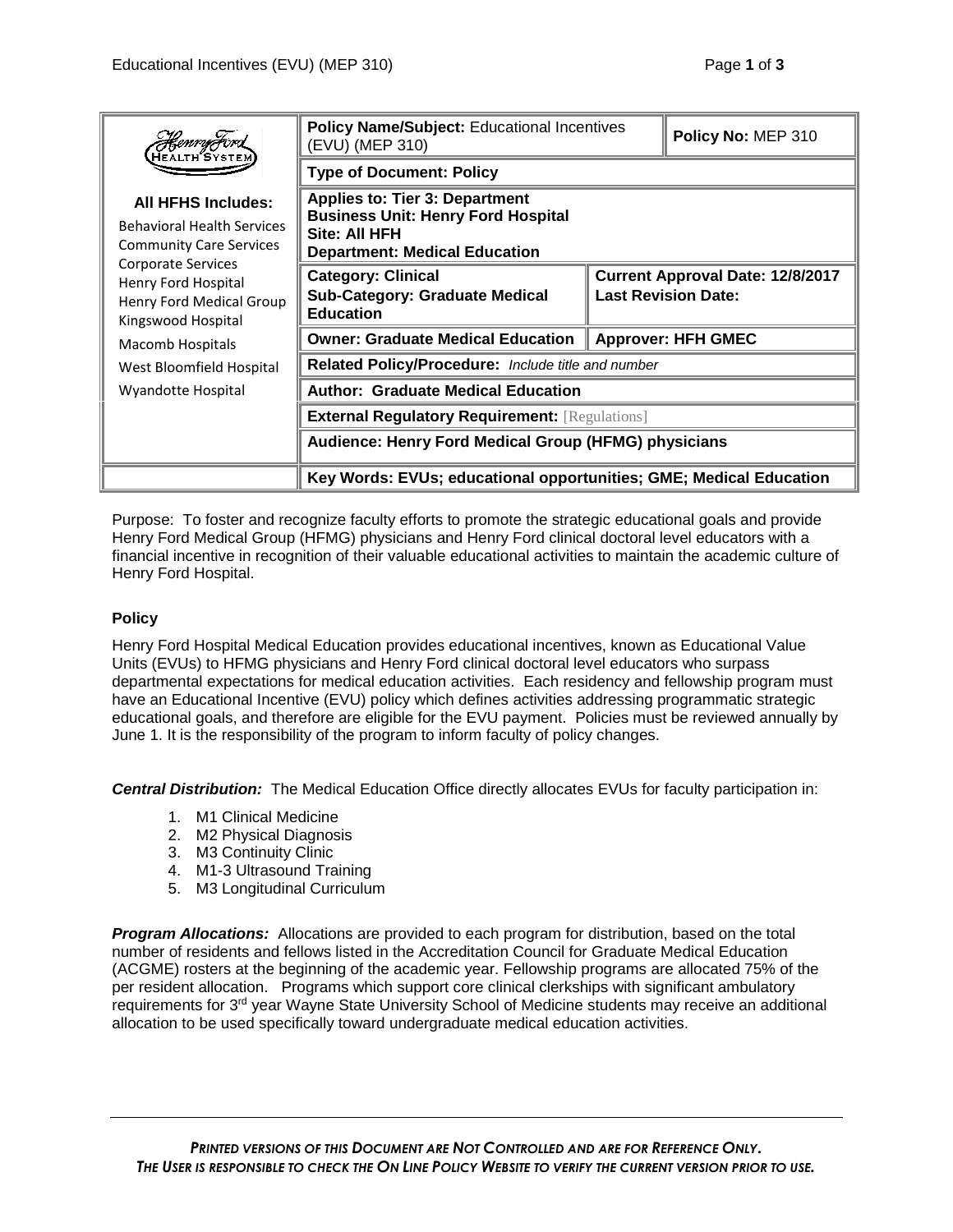*Program Distribution:* Allocations are made to each residency and fellowship program semiannually. The program director is responsible for the methodology used within the department to allocate the EVU pool after review and approval by the Department Chair. The EVU distribution must be in one of the following categories:

- 1. Teaching and Assessment
- 2. Administration and Service
- 3. Scholarly Activity, Research or Quality Improvement

The program director must consult with the department's undergraduate clerkship director in awarding the EVUs allocated to undergraduate medical education activities in their clinical clerkships.

All semiannual allocations must be reviewed by the Department Chair. The EVU funds should not be pooled with clinical incentives. EVUs are not to be used for general departmental incentive distribution or to support of faculty for other reasons than listed in categories 1-3 above.

Allocations must be submitted to the Medical Education Office no later than August 1 for the January through June period, with payments in September; February 1 for the July through December period, with payments in March. Late departmental EVU submissions will not be accepted and funds forfeited.

## **Strategic Education Goals**

The EVU process is used to drive activity to meet strategic educational goals or program improvements. Residency and Fellowship Program Departments may award EVUs for specific activities in the following areas:

- 1. Teaching and Assessment:
	- a. Didactics (e.g., Core lecture series; Grand Rounds; Journal Club)
	- b. Interactive Activities (e.g., Small Group Discussions, Seminars; Retreats; Simulation)
	- c. Evaluation Activities (e.g., Direct and/or video observation; feedback; written evaluations which provide exceptional narrative content)
	- d. Curriculum development
	- e. Faculty development
- 2. Administration and Service:
	- a. Recruitment
	- b. Clinical Competency Committee and Program Evaluation Committee service and leadership
	- c. Remediation and/or mentoring/coaching as part of a Performance Improvement Plan
- 3. Scholarly Activity, Research or Quality Improvement:
	- a. Must engage a trainee in a research or scholarly project for allocation
	- b. Peer reviewed publications should receive greater allocation, more credit if trainee is first author
	- c. National presentations by the trainee should receive greater allocations than regional/local

## **Additional EVU Criteria for Distribution**

- Equal distribution of payments across all faculty members within the department without the allocation justification is not permitted.
- Department Chairs are not eligible for an EVU allocation.
- Teaching and Assessment or Administration and Service EVUs may not be awarded to any individual with GME protected time in the allocating program; these individuals may be allocated EVUs for Scholarly Activity, Research or Quality Improvement in which trainees are the primary presenter or first author.